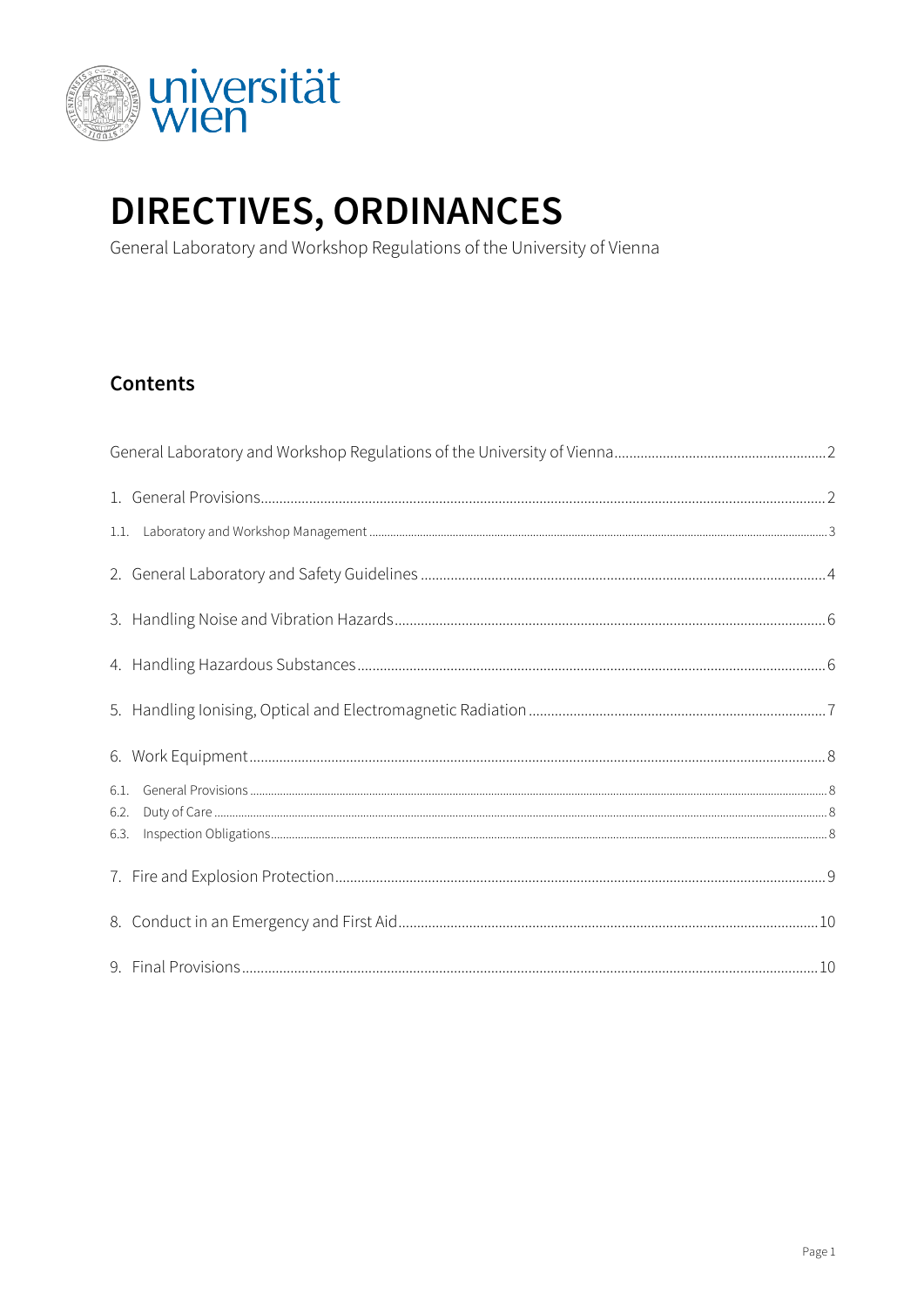

# <span id="page-1-0"></span>**General Laboratory and Workshop Regulations of the University of Vienna**

The General Laboratory and Workshop Regulations define framework conditions and basic rules of conduct. They lay down general rules, provide recommendations for conduct in work environments that present potentially straining conditions and hazards and govern the handling of hazardous work equipment and substances.

The Laboratory Regulations are based on all applicable legal stipulations and rules, particularly the Austrian Worker Protection Act (ASchG) including all relevant directives as well as the General Fire Safety Regulations and House Rules of the University of Vienna.

The Laboratory Regulations also apply to storage rooms in which materials for laboratories and workshops are kept.

# <span id="page-1-1"></span>**1. General Provisions**

The General Laboratory and Workshop Regulations are applicable to all laboratories, workshops and storage rooms housing hazardous substances that are part of the University of Vienna's organisational structure.

At the University of Vienna, areas in which experiments, tests, analyses and measurements are carried out are referred to and marked as laboratories. Workshops are those areas in which existing tools and machinery are used to manufacture, process or repair objects.

Every workshop and laboratory must draft special laboratory and workshop regulations in cooperation with accident prevention staff, which form an integral part of these Laboratory Regulations. The laboratories are categorised based on their equipment, the work materials or instruments used and the work methods applied.

The General Laboratory and Workshop Regulations and the pertaining special regulations of the University's laboratories and workshops must be posted in the respective organisational units and subunits and made available to all employees and students working in the laboratories/workshops in a digital format.

The safety regulations apply to all those present in the laboratories/workshops regardless of whether they are employees, students, affiliated with the University of Vienna in another way, guests or staff of external companies.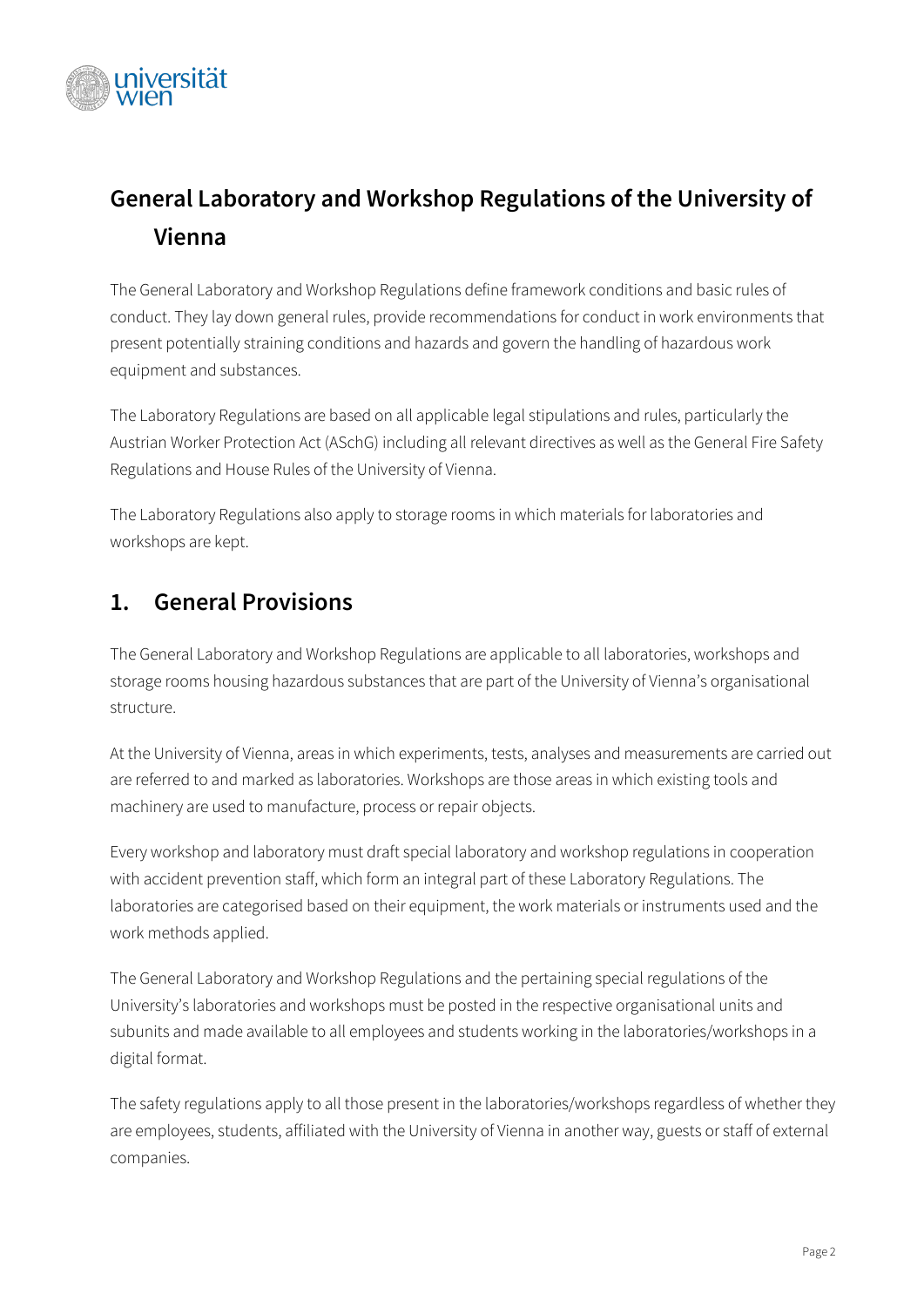

All people in a laboratory/workshop have to abide by the respective laboratory's/workshop's applicable safety rules.

### <span id="page-2-0"></span>**1.1. Laboratory and Workshop Management**

The responsible person is the head of the respective organisational unit, who can delegate responsibility to the head of the subunit to whose building or organisation the laboratory/storage room/workshop belongs. This person is responsible for publishing the Laboratory Regulations and ensuring compliance. They are also responsible for the facilities and technical equipment and their soundness, for organising maintenance work and posting mandatory, prohibition and information signs. The person responsible must ensure that compliance with the Laboratory Regulations is monitored during operation and that a potential defect or shortcoming is reported by employees qualified for this purpose (laboratory or workshop managers).

The head of the respective organisational unit is responsible for assigning all laboratories, storage rooms and workshops within their unit to qualified employees (laboratory or workshop managers) in accordance with the heads of the subunits. These assignments and any changes to them must be reported to the University management in writing.

If laboratories/workshops are jointly used by several organisational units or subunits, the head of the organisational unit in whose rooms the laboratory or workshop is located is responsible for appointing a coordinating laboratory manager (or workshop manager). All measures aimed at preventing physical harm to people employed in the laboratory or workshop as well as protecting the environment and conserving resources must be discussed and coordinated.

The contact information of the laboratory/workshop manager as well as other people who may be contacted in case of an emergency must be posted at all entries to the laboratory/workshop.

If a facility poses particular hazards to the people present, the competent organisational or subunit head can draft additional rules for the laboratory or workshop as well as work instructions in cooperation with the competent accident prevention staff to be heeded within this unit. The Rectorate is entitled to suspend such additional rules at any time.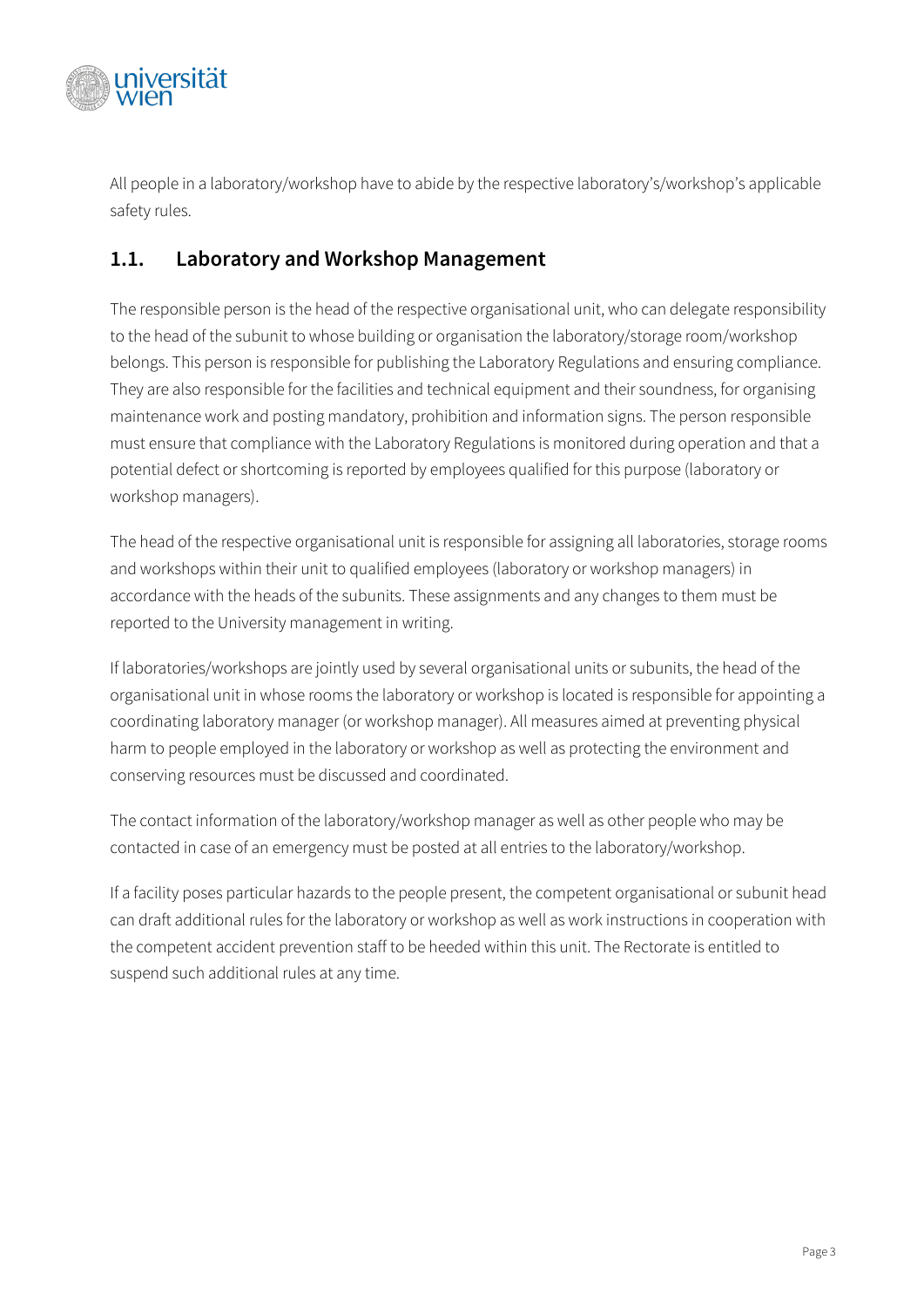

# <span id="page-3-0"></span>**2. General Laboratory and Safety Guidelines**

#### **Access**

Anyone who accesses or works in the various laboratories/workshops must be supervised or undergo prior instruction with regard to the General Laboratory and Workshop Regulations and the respective special laboratory/workshop regulations.

#### **Access by third parties**

Anyone not affiliated with the University, such as guests or employees of external companies, may only access laboratories/workshops under supervision or if instructed prior to their visit. The instructions of the employees must be followed at all times.

#### **Instruction**

The scope and kind of instruction provided must match the work to be conducted and the associated hazards and potential strains as well as the prior knowledge of the person receiving the instruction.

All people working in laboratories/workshops must be instructed by the competent laboratory/workshop manager before their first day in the respective facility and subsequently once a year. This must be documented including the contents of instruction. Such instructions must cover specific hazards and potential strains in addition to safety precautions, conduct in case of fire or another emergency and information on mandatory personal protective equipment (PPE).

Furthermore, all concerned people must receive instructions on safe use before handling work equipment which pose hazards or might give rise to potential strains for the first time, in the event of changes to work processes and if there are new insights (for instance following a near miss).

The intervals of such instructions are set in cooperation with the respective safety representative and safety personnel but must not exceed a year.

Repeat instructions are not necessary if the people to be instructed have acquired adequate knowledge about work procedures and handling work equipment/substances in the course of their education or past professional experience.

The people instructed must confirm in writing that they have received, acknowledged and fully comprehended the instructions. This documentation must be stored by the subunit and as part of occupational safety and health documentation.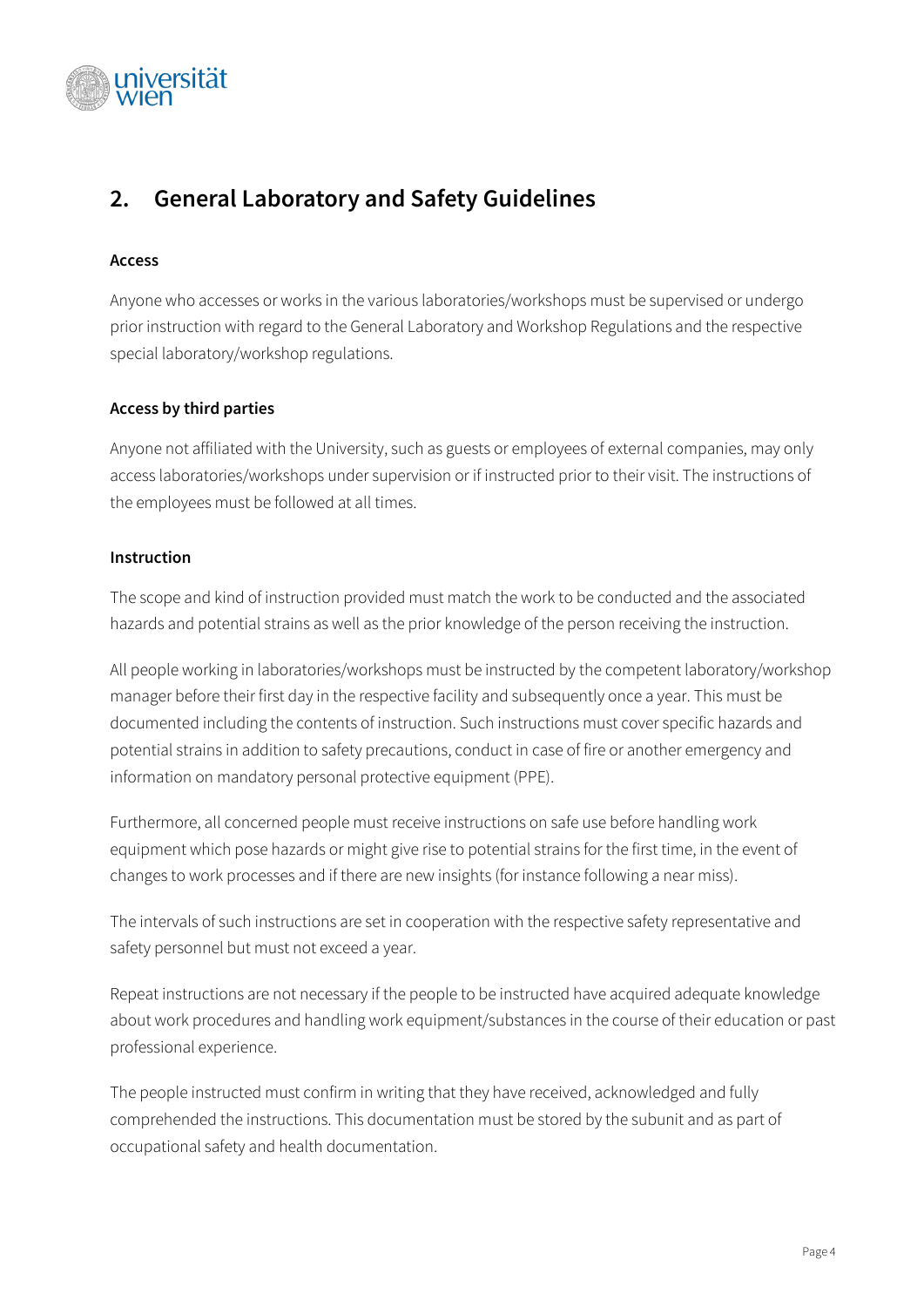

#### **A clean and tidy workplace**

All people working in the laboratories must act in a way that prevents hazards as far as possible. If a task that poses a high risk is carried out, anyone working in the immediate vicinity must be informed.

Cleanliness, tidiness and hygiene throughout all laboratory/workshop areas promote safety and are thus a top priority.

It is strictly forbidden to consume food or beverages in a laboratory/workshop. Work equipment that is no longer needed, such as any kind of laboratory glassware used, must be cleaned and returned to their spot after a task has been completed. Waste must be collected, sorted according to the fractions specified by the waste representative and

brought to the location specified for disposal.

Any shortcomings must be reported to the laboratory or workshop manager without fail. The safety representative or safety personnel will provide assistance in correcting these shortcomings. They must also be informed about constructional modifications and the use of new work equipment and substances.

Laboratory and workshop doors must be locked when not occupied.

The people using the laboratories and workshops are responsible for cleaning them. An exception only applies to the areas in which cleaning staff who has not been instructed accordingly will not come into direct contact with hazardous work equipment or substances.

#### **Attention**

It must be ensured that alarm systems can be heard and seen in all laboratory and workshop areas at all times. It is forbidden to play loud music or listen to it using headphones or earbuds. Any obligation to wear personal protective equipment is not affected by this rule.

#### **Working alone**

Whether working alone is permissible depends on the type of laboratory or workshop and the task completed. The laboratory or workshop manager lays down in writing which tasks can in principle be completed while working alone.

When working outside of operation hours or during the weekends, effective safety precautions and measures ensuring supervision must be taken so that first aid could be provided within an "acceptable time" following a potential accident or sudden sickness. If this cannot be ensured, working alone is not allowed.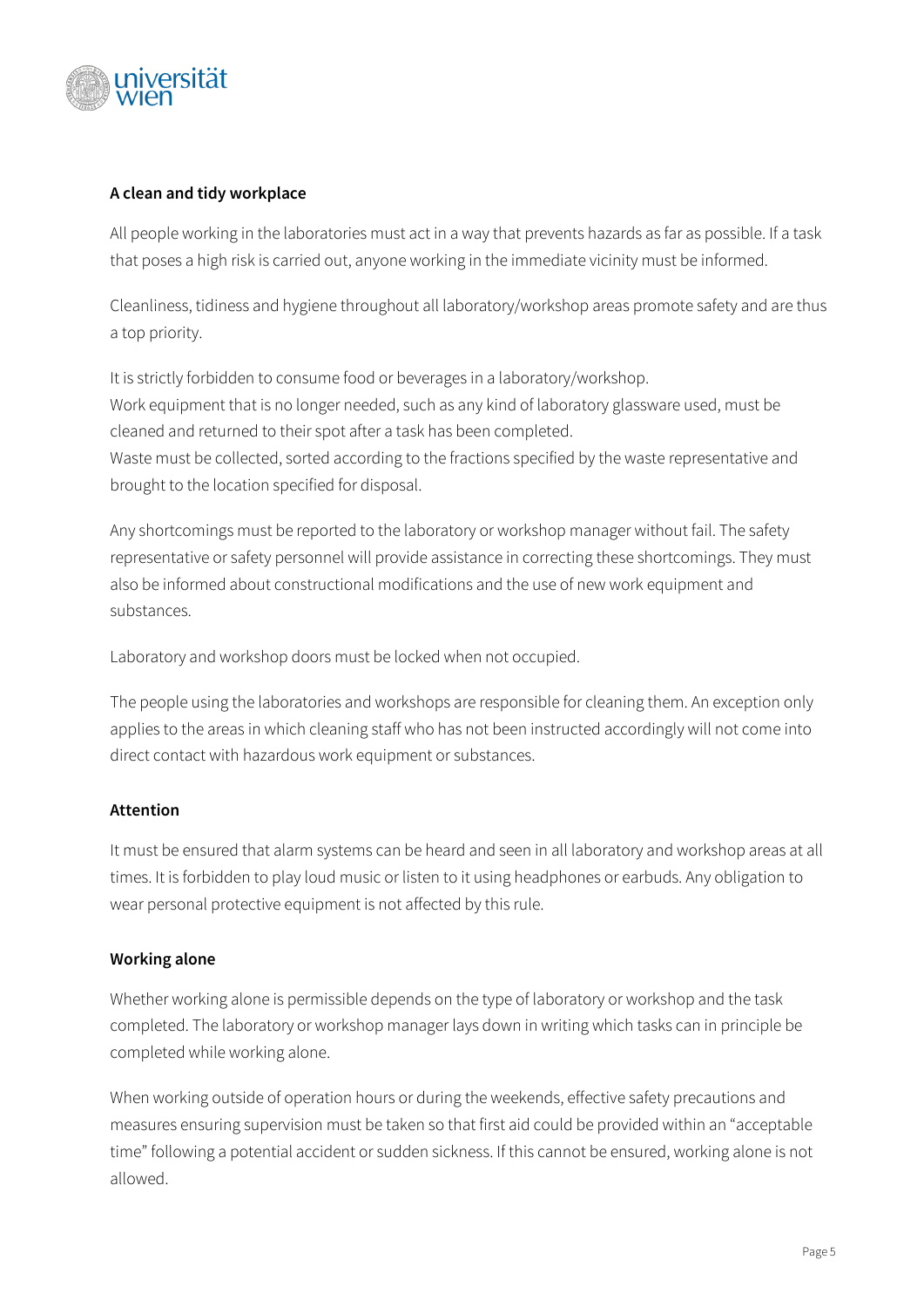

Whenever anyone completes a task with an increased risk of accident that would require immediate first aid, another person must be within eye- and earshot. If this is not ensured, it is prohibited to work alone. For some risks, working alone is always prohibited as the maximum time by which aid must be provided is, at zero to a few minutes, extremely short (this applies to, e.g., risk of suffocation or losing consciousness upon exposure to chemical substances/gases, etc.).

#### **Unsupervised experiments and processes**

These must be approved by the laboratory management following a hazard analysis (e.g. in the event of a power or cooling water outage, etc.). As a minimum, the contact information of the responsible person, hazard notices and instructions on how to safely disassemble the experiment in case of an emergency must be posted in a clearly visible way.

#### **Protection of pregnant and breastfeeding women**

The Austrian Maternity Protection Act (MSchG) as amended applies to pregnant and breastfeeding women employed at the University of Vienna. It stipulates that they are not allowed to work with hazardous substances, biological agents, in rooms with ionising radiation or wherever they would be exposed to further risks pursuant to section 4 para. 2 (see general maternity protection evaluation for laboratories). The types of activities a pregnant employee may complete depend on the outcome of an individual evaluation pursuant to the Maternity Protection Act undertaken by an occupational healthcare professional of the University of Vienna.

The stipulations of the Maternity Protection Act analogously apply to all other pregnant or breastfeeding women (including students) who access a laboratory or workshop. They are obliged to discuss potential risks with their physician. If there are potential hazards, they are prohibited to work or attend a practical course held at a laboratory or in a workshop.

### <span id="page-5-0"></span>**3. Handling Noise and Vibration Hazards**

Particularly the Austrian Ordinance Governing the Protection of Workers from Hazards Caused by Noise and Vibration (VOLV) as amended – see list of legal sources – applies to all laboratories and workshops that are part of the organisational structure of the University of Vienna in which noise and vibration occur and is an integral part of the Laboratory Regulations.

### <span id="page-5-1"></span>**4. Handling Hazardous Substances**

The respective regulations of chemicals as amended are part of these Laboratory Regulations and apply to all laboratories and workshops integrated in the organisational structure of the University of Vienna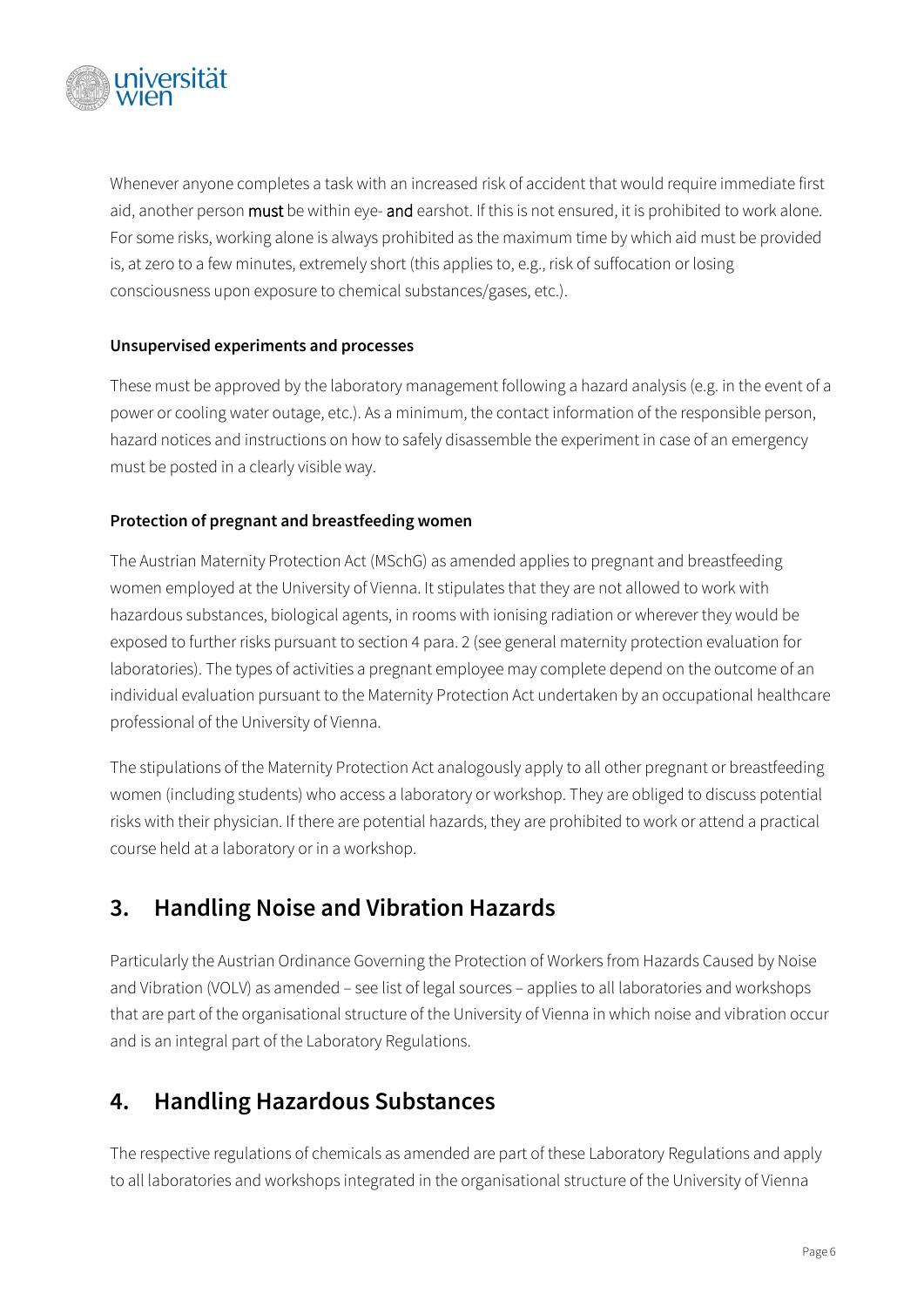

- in which experiments, tests, analyses and measurements are carried out;
- in which hazardous substances are handled.

Substances denote all materials, preparations and biological agents used for work. To 'use' also encompasses obtaining, producing, accruing, arising, consuming, using up, modifying, processing, bottling, re-filling, mixing, disposing of, storing, keeping, stockpiling for use and transporting within the unit.

Hazardous substances can be solids, liquids or gases. The Laboratory Regulations furthermore also apply to dusts regardless of type and origin and to aerosols.

#### **Handling biological agents**

The Austrian Ordinance on Biological Agents (VbA) and further subject-specific legal sources as amended – see list of legal sources – apply to all laboratories within the organisational structure of the University of Vienna in which biological agents are used and are an integral part of the Laboratory Regulations. In particular, the organisational measures outlined in these documents must be implemented.

#### **Handling radioactive substances**

Legal stipulations and individual administrative decisions by the competent authorities lay down the safety rules for handling radioactive substances.

# <span id="page-6-0"></span>**5. Handling Ionising, Optical and Electromagnetic Radiation**

Particularly the Austrian Ordinance on Optical Radiation (VOPST) as amended, the Austrian Ordinance on Electromagnetic Fields (VEMF) and the Austrian Radiation Protection Act as amended – see list of legal sources – are an integral part of the Laboratory Regulations and apply to all laboratories and workshops within the organisational structure of the University of Vienna in which such radiation occurs. Where applicable, a laser safety representative must be appointed.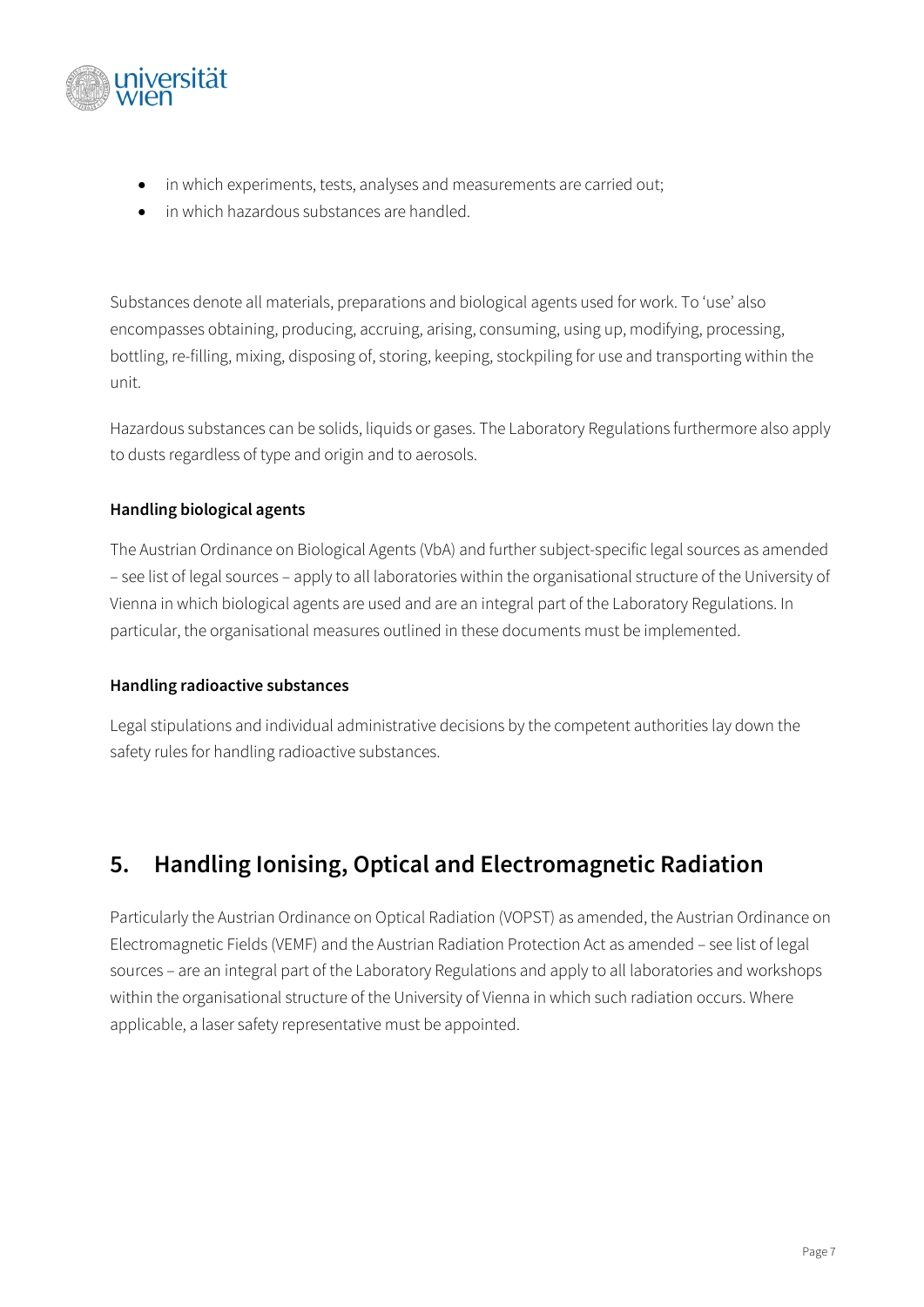

# <span id="page-7-0"></span>**6. Work Equipment**

### <span id="page-7-1"></span>**6.1. General Provisions**

Only work equipment that satisfies the applicable legal stipulations with regard to design, construction and further protective measures may be made available.

If new work equipment is purchased that is labelled according to the applicable legal stipulations, it can be assumed that it satisfies European safety standards with regard to design, construction and further protective measures.

A work tool bearing the CE marking can be considered to meet the required standard. For work equipment without CE marking, the competent subunit head must conduct or commission a hazard analysis including documentation, which must be stored together with the work equipment. Documentation must include potential strains, hazards, required measures, safety precautions and content to be mentioned in instructions. The hazard analysis can be carried out by competent employees in collaboration with the laboratory management and, where necessary, safety personnel of the University of Vienna and may involve internal and external staff.

If work equipment is modified or used for a purpose other than the one for which it was originally intended, the CE marking is no longer valid and a hazard analysis must be carried out.

### <span id="page-7-2"></span>**6.2. Duty of Care**

All work equipment must always be used or employed properly, according to the manuals and exercising due care.

If there are safety hazards, suitable protective measures must be implemented to rule out accidents at work.

Safety equipment may only be dismantled, bypassed or removed by qualified personnel for a limited period of time, for instance to carry out maintenance work. In such a case, adequate organisational and personal protective measures must be implemented.

### <span id="page-7-3"></span>**6.3. Inspection Obligations**

Always carry out a visual inspection before putting work equipment to use. It is forbidden to operate damaged facilities and machines.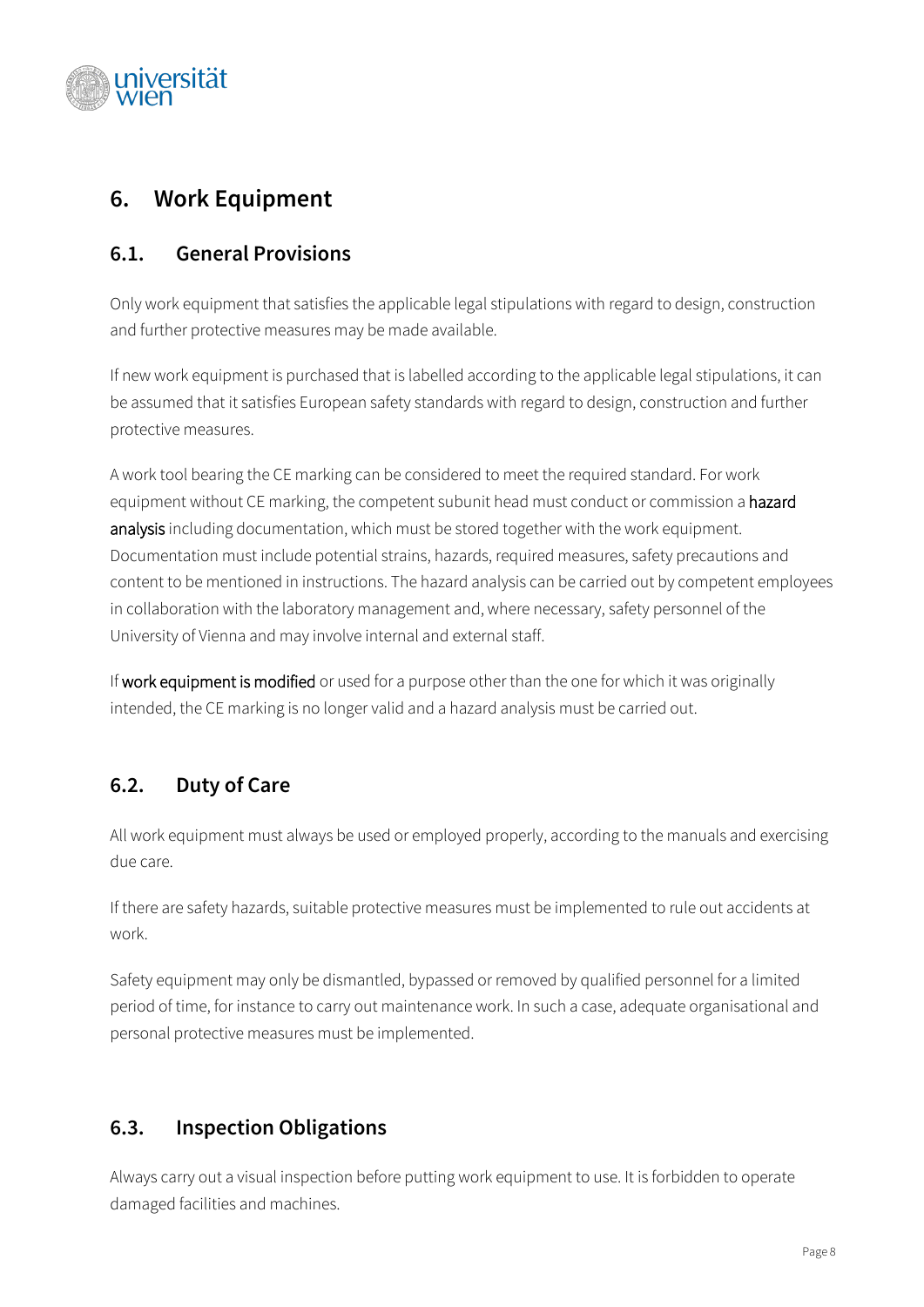

For work equipment subject to a regular test of their functions, the tests must be carried out in the prescribed intervals. Any damage to work equipment detected must be labelled, reported and repaired.

Test books and protocols must be kept and made available to the subunit's head.

The following applies:

- Tests must only be carried out by competent, respectively trained and authorised personnel of the University of Vienna, chartered engineering consultants or companies according to their respective authorisation.
- These tests must be carried out in compliance with the applicable standards and rules and using state-of-the-art methods, all of which must be documented in the test protocols.
- The intervals for tests stipulated by the law and the respective distributor must be abided by.
- Written test documentation and protocols must be kept, and a copy must be stored together with the safety and health documentation.

# <span id="page-8-0"></span>**7. Fire and Explosion Protection**

The General Fire Safety Regulations of the University of Vienna lay down basic rules of conduct, which are binding for everyone at the University. Furthermore, there are side letters on fire safety for individual buildings providing guidelines for conduct at these locations.

Fire safety equipment must not be turned off. It is prohibited to wedge open fire doors.

Tasks that pose a fire hazard must be authorised in writing before they can be carried out. Tasks that exceed regular activities carried out in a laboratory or workshop (e.g. use of a Bunsen burner) may only be completed upon authorisation by the competent fire safety officer. If deemed necessary, a person should be appointed as fire watch, also beyond the completion of the task.

If a fire is detected, the fire service must be contacted immediately. Instructions by evacuation officers must be followed at all times.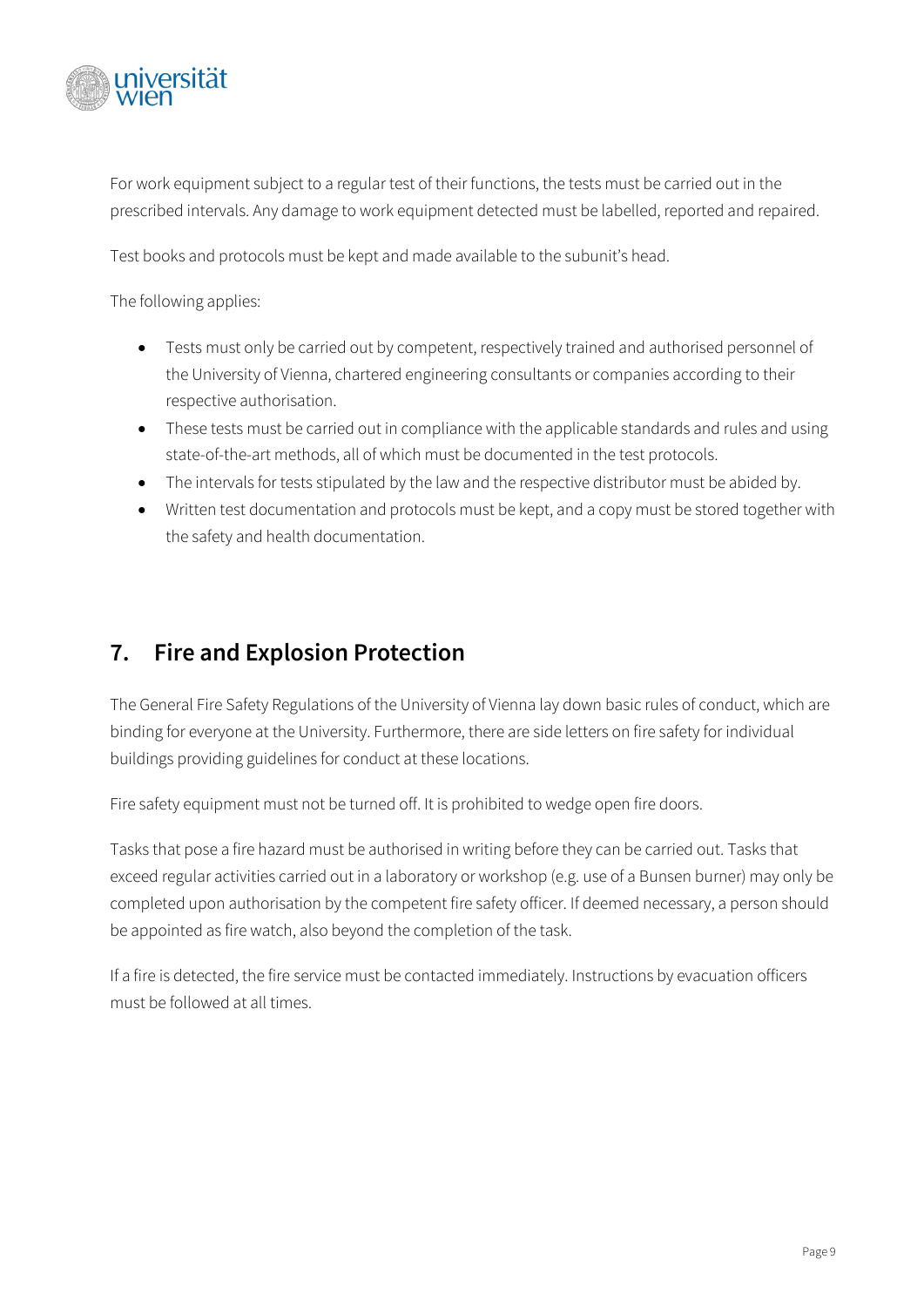

# <span id="page-9-0"></span>**8. Conduct in an Emergency and First Aid**

If an alarm has been set off, operations in the laboratory/workshop must be stopped without delay in an orderly way that minimises hazards and everyone must leave the University building via the marked escape routes.

In case of a fire or if an alarm has been set off, organisational and/or technical measures must be taken to enable people with a sensory impairment or reduced mobility to leave the University building quickly and without encountering obstacles.

See the respective appendix to these Laboratory Regulations for basic first-aid principles.

The substances used for work in laboratories and workshops include substances with a high risk potential. Depending on the substance, different kinds of first aid must be provided; see the specialised first-aid instructions on the safety data sheets for details.

In the event of an accident involving a hazardous substance, give the respective safety data sheet and, where applicable, the work documentation to the injured person or, if this is impossible, the paramedics.

#### **Always keep the following in mind:**

- Protect yourself!
- If there are injured people, provide first aid and immediately call for more help. Call an ambulance if needed (in case of doubt, call one).
- In the event of an accident in which a person has inhaled or swallowed and/or had skin contact with a hazardous substance, call the Austrian Poisons Information Centre (+43(0)1 406 43 43).
- Accidents and near misses must be reported without delay.

### <span id="page-9-1"></span>**9. Final Provisions**

The General Laboratory and Workshop Regulations are a Rectorate guideline.

# **Appendixes:**

Se[e https://rrm.univie.ac.at/en/downloads//](https://rrm.univie.ac.at/en/downloads/)